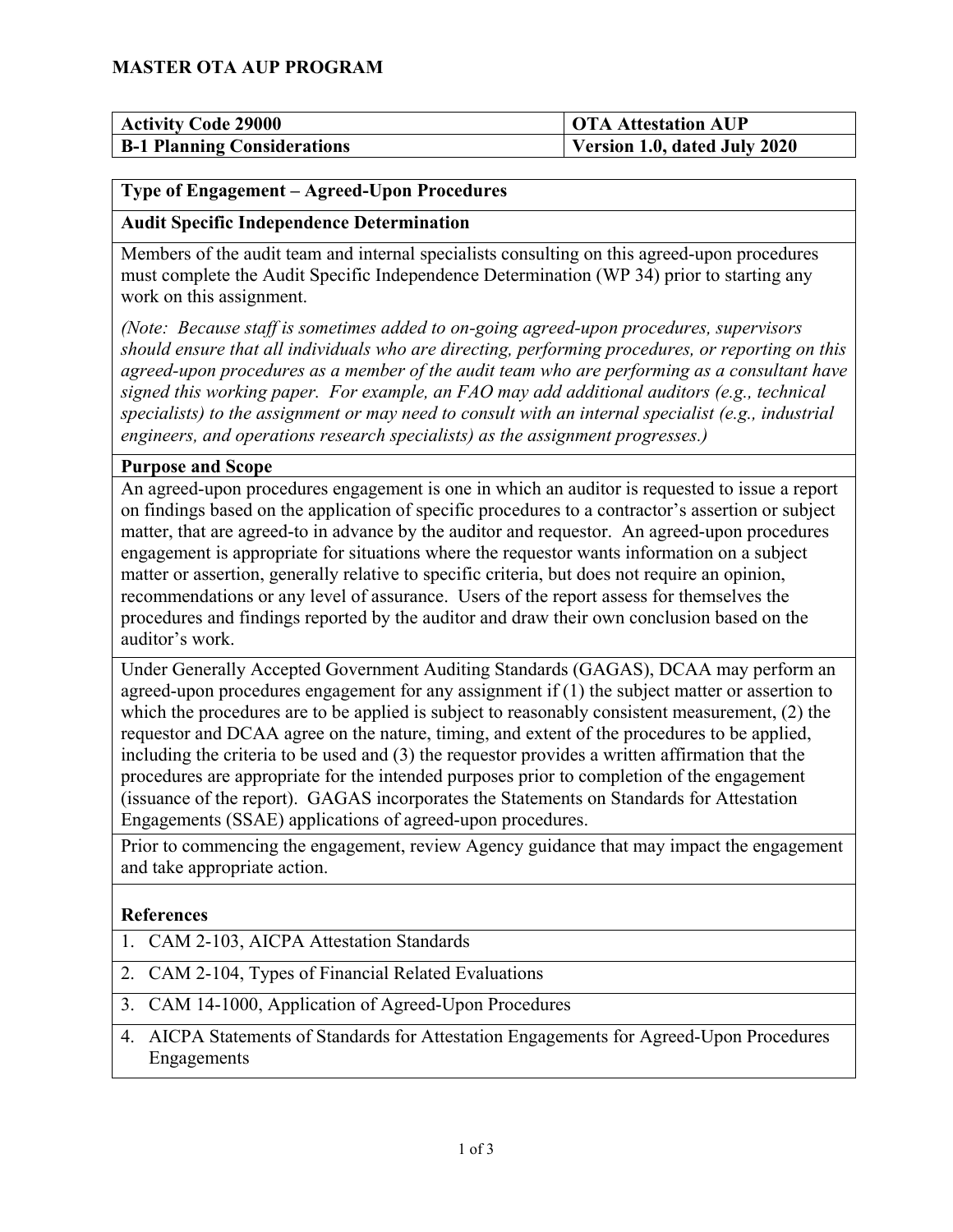# **MASTER OTA AUP PROGRAM**

| <b>B-1 Preliminary Steps</b> |                                                                                                                                                                                                                                                                                                                                                                                                                                         | <b>WP Reference</b> |
|------------------------------|-----------------------------------------------------------------------------------------------------------------------------------------------------------------------------------------------------------------------------------------------------------------------------------------------------------------------------------------------------------------------------------------------------------------------------------------|---------------------|
| Version 1.0, dated July 2020 |                                                                                                                                                                                                                                                                                                                                                                                                                                         |                     |
| 1.                           | Review open guidance which may impact the engagement.                                                                                                                                                                                                                                                                                                                                                                                   |                     |
| 2.                           | Review the request to identify requestor requirements and any<br>restrictions.                                                                                                                                                                                                                                                                                                                                                          |                     |
|                              | 3. Review the permanent files for relevant information that may impact<br>performance of the agreed-upon procedures and determine if the<br>developed agreed-upon procedures will be appropriate for the<br>requestor's intended purpose.                                                                                                                                                                                               |                     |
|                              | 4. Discuss the procedures to be performed and relevant information with<br>the requestor to assist them in determining if the procedures will be<br>appropriate for their intended purpose. Document the resulting agreed-<br>upon procedures to be performed.                                                                                                                                                                          |                     |
| 5.                           | Send an acknowledgement/notification to the appropriate AO or AR<br>notifying them of the commencement of the risk assessment and that<br>the expected completion date will be provided in the formal<br>acknowledgement/notification once the risk assessment is complete.<br>(CAM 2-305). The acknowledgement/notification process should be<br>performed within the timeframe and in accordance with the procedures<br>in CAM 4-104. |                     |
| 6.                           | Hold an entrance conference with the contractor. Invite the requestor<br>and any other appropriate individuals.                                                                                                                                                                                                                                                                                                                         |                     |
|                              | 7. Determine if specialist assistance or assistance from another DCAA<br>office will be necessary to perform the agreed-upon procedures.<br>Specialist assistance requirements should be coordinated with the<br>requestor and included in the agreed-upon procedure. Prepare<br>necessary requests.                                                                                                                                    |                     |
| 8.                           | Hold a planning meeting with the engagement team (e.g., RAM,<br>Manager, Supervisor, Auditors) to discuss matters relevant to the<br>engagement (e.g., prior experience and current procedures).                                                                                                                                                                                                                                        |                     |
| 9.                           | If, during performance of the agreed-to procedures, matters arise that<br>significantly contradict the subject matter referred to in the report, the<br>team should include this matter in the report.                                                                                                                                                                                                                                  |                     |